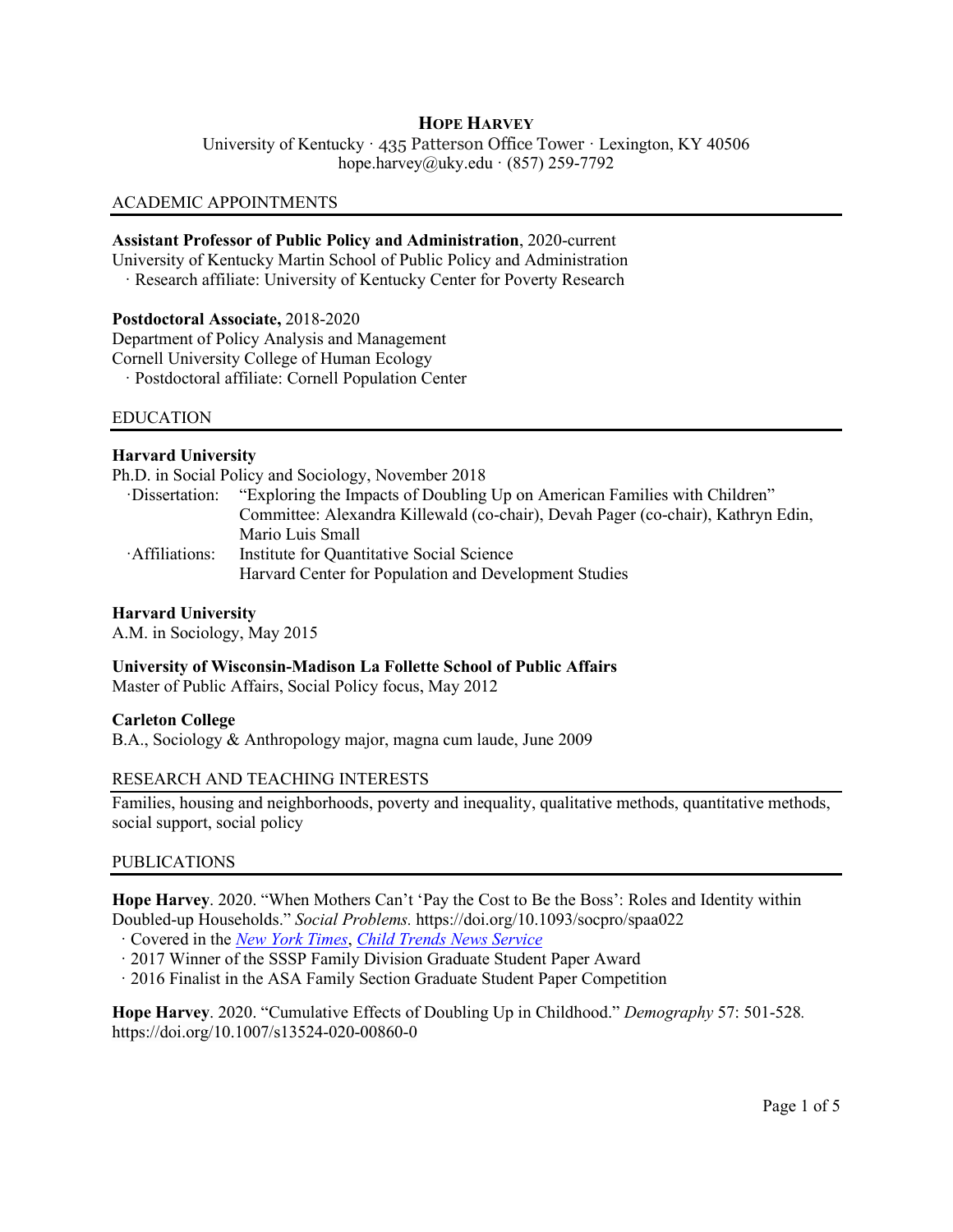**Hope Harvey**, Kelley Fong, Kathryn Edin, and Stefanie DeLuca. 2019. "Forever Homes and Temporary Stops: Housing Search Logics and Residential Selection." *Social Forces*. https://doi.org/10.1093/sf/soz110

· Covered in *[The Society Pages](https://thesocietypages.org/discoveries/2020/01/29/make-yourself-at-home-unless-youre-renting/)*, *[This Week in Sociological Perspective](http://twispaudio.libsyn.com/)*

Jennifer Darrah-Okike, **Hope Harvey**, and Kelley Fong. 2019. "'Because the World Consists of Everybody': Parents' Understandings of Neighborhood Diversity." *City & Community*. https://doi.org/10.1111/cico.12445

Laura Tach, Kathryn Edin, **Hope Harvey**, and Brielle Bryan. 2014. "The Family-Go-Round: Family Complexity and Father Involvement from a Father's Perspective." *The ANNALS of the American Academy of Political and Social Science* 654(1):169–84. https://doi.org/10.1177/0002716214528655

Donald Moynihan, **Hope Harvey**, and Pamela Herd. 2014. "Administrative Burden: Learning, Psychological, and Compliance Costs in Citizen-State Interactions." *Journal of Public Administration Research and Theory* 25(1): 43-69. https://doi.org/10.1093/jopart/muu009

Pamela Herd, Thomas DeLeire, **Hope Harvey**, and Donald Moynihan. 2013. "Shifting Administrative Burden to the State: A Case Study of Medicaid Take-Up." *Public Administration Review,* 73(S1): S69- S81. https://doi.org/10.1111/puar.12114

IN PROGRESS (**\*** indicates equal authorship)

**Hope Harvey**, Rachel Dunifon, and Natasha Pilkauskas. "Under Whose Roof? Understanding the Living Arrangements of Children in Doubled-up Households." (conditionally accepted at *Demography*)

**Hope Harvey**. "Exchange and Relational Work within Doubled-up Households." · Winner of the 2018 SSSP Poverty, Class, & Inequality Division Graduate Student Paper Award

**Hope Harvey**. "Choosing a Household: How Parents Navigate the Private Housing Safety Net."

**\*Hope Harvey** and Kristin Perkins. "Shared Households and Housing Instability." In preparation for *Essays on the Sociology of Housing*, edited by Eva Rosen and Brian J. McCabe.

**\*Hope Harvey** and Kelley Fong. "When the House Finds You: Spontaneous Opportunities in the Housing 'Search."

Alexandra Killewald and **Hope Harvey**. "The Effect of Maternal Employment Experiences on Adolescent Outcomes."

**\***Paula Fomby, **Hope Harvey,** and Kelly Musick. "Social Network Transfers in Families with Nonresident Fathers."

**Hope Harvey** and Rachel Dunifon. "Predictors of Doubling Up by Householder Status."

## INVITED PRESENTATIONS

**Hope Harvey**. "Doubling Up among American Families with Children." · Georgetown University Conference on the Sociology of Housing, October 2019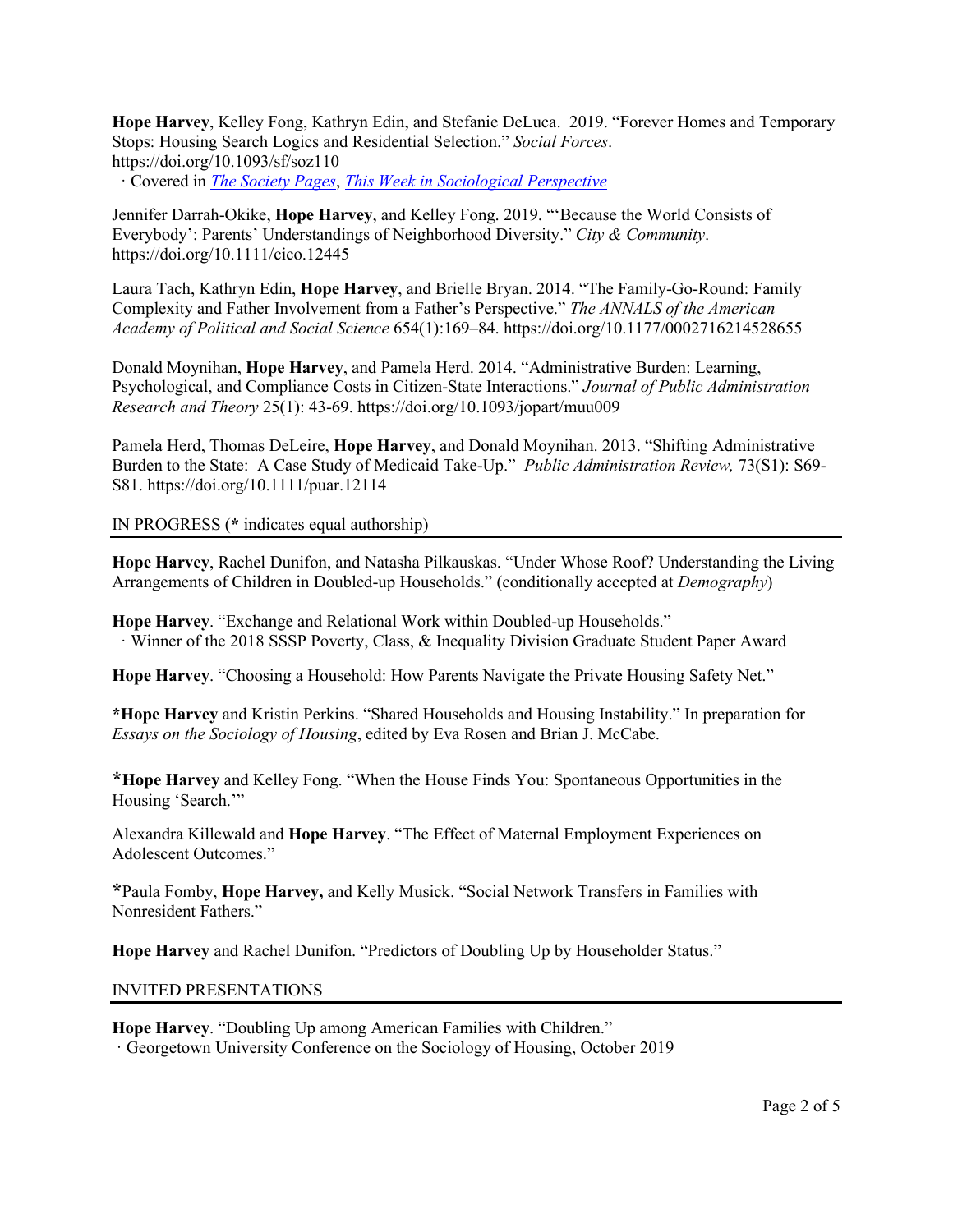**Hope Harvey**, Kelley Fong, Kathryn Edin, and Stefanie DeLuca. "Forever Homes and Temporary Stops: Housing Search Logics and Residential Selection."

- · Cornell Department of City and Regional Planning Research Seminar, September 2019
- · Poverty and Inequality Research Lab conference, Johns Hopkins University, September 2016

**Hope Harvey**. "Cumulative Effects of Doubling Up in Childhood."

· Harvard Joint Center for Housing Studies, April 2017

CONFERENCE PRESENTATIONS (**\*** indicates equal authorship)

**Hope Harvey**, Rachel Dunifon, and Natasha Pilkauskas. "Children's Patterns of Residence in Doubled-up Households."

· American Sociological Association annual meeting, New York, NY August 2019

· Population Association of America annual meeting, Austin, TX, April 2019

Jennifer Darrah-Okike, **Hope Harvey**, and Kelley Fong. "'Because the World Consists of Everybody': Parents' Understandings of Neighborhood Diversity."

· Population Association of America annual meeting, Austin, TX, April 2019

**Hope Harvey**. "Exchange and Relational Work within Doubled-up Households."

- · American Sociological Association annual meeting, Philadelphia, PA, August 2018
- · Society for the Study of Social Problems annual meeting, Philadelphia, PA, August 2018

**Hope Harvey\*** and Kelley Fong. "When the House Finds You: Spontaneous Opportunities in the Housing 'Search.'"

· American Sociological Association annual meeting, Philadelphia, PA, August 2018

Jennifer Darrah-Okike, **Hope Harvey**, and Kelley Fong. "Desiring Diversity? Neighborhood Aspirations and How Parents Think about Neighborhood Racial Composition."

· American Sociological Association annual meeting roundtable, Philadelphia, PA, August 2018

**Hope Harvey**. "Cumulative Effects of Doubling Up in Childhood."

· American Sociological Association annual meeting, Montreal, Canada, August 2017

· Population Association of America annual meeting, Chicago, IL, April 2017

**Hope Harvey**, Kelley Fong, Kathryn Edin, and Stefanie DeLuca. "Forever Homes and No Go Neighborhoods: How Housing Search Perceptions and Preferences Maintain Residential Segregation in American Cities."

· Population Association of America annual meeting, Washington, DC, March 2016

Alexandra Killewald and **Hope Harvey**. "The Effect of Maternal Employment Experiences on Adolescent Outcomes."

· Population Association of America annual meeting, Washington, DC, March 2016

**Hope Harvey**. "When Mothers Can't 'Pay the Cost to Be the Boss': The Desire for Residential Independence among Doubled-up Women with Children."

· Society for the Study of Social Problems annual meeting, Montreal, Canada, August 2017

· American Sociological Association annual meeting, Chicago, IL, August 2015

**Hope Harvey**. "Cumulative Effects of Family Structure on Educational Attainment." · Population Association of America annual meeting, San Diego, CA, April 2015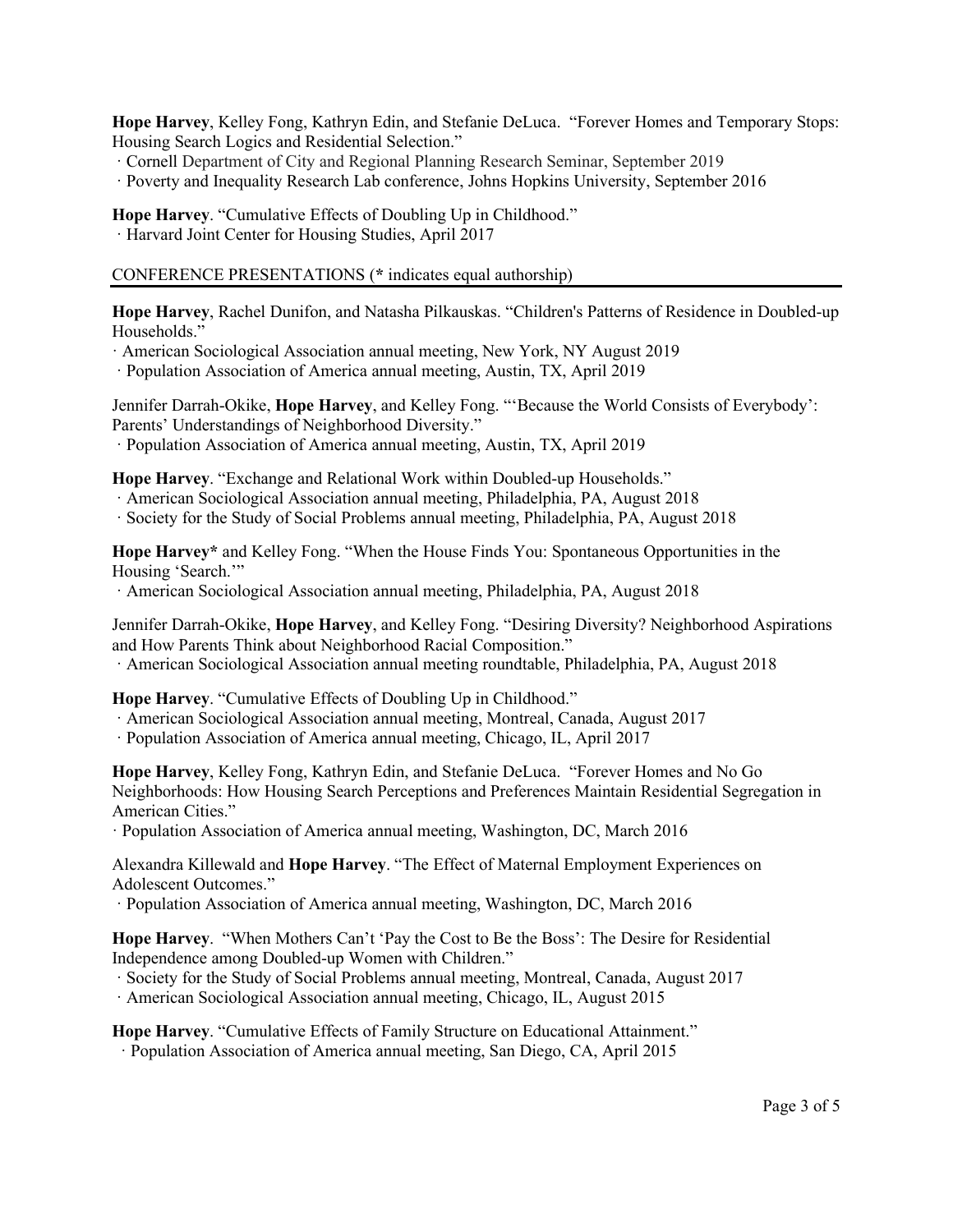### FELLOWSHIPS

| 2017-2018 | Radcliffe Institute for Advanced Study Graduate Student Fellowship                  |
|-----------|-------------------------------------------------------------------------------------|
| 2017-2018 | Harvard Graduate School of Arts and Sciences Fellowship [declined]                  |
| 2016-2017 | Joint Center for Housing Studies John R. Meyer Dissertation Fellowship              |
| 2015      | Penn Social Science & Policy Forum Summer Institute on Inequality Fellowship        |
| 2014      | Harvard Multidisciplinary Program in Inequality & Social Policy Doctoral Fellowship |
| 2010      | La Follette School of Public Affairs Fellowship, University of Wisconsin-Madison    |
| 2008      | Carleton College Independent Research Fellowship                                    |
| 2007      | Johnson Foundation Wingspread Fellowship                                            |

### AWARDS AND GRANTS

- 2018 Society for the Study of Social Problems Poverty, Class, and Inequality Division Graduate Student Paper Award
- 2017 Society for the Study of Social Problems Family Division Graduate Student Paper Award
- 2017 American Sociological Association Student Forum Travel Award
- 2017 Harvard Joint Center for Housing Studies Student Research Support Program (Sponsored by Alexandra Killewald) (\$4,000) [declined]
- 2017 Harvard Graduate Student Council Travel Grant
- 2016 Finalist in the American Sociological Association Family Section Graduate Student Paper Competition
- 2015 Derek Bok Certificate of Teaching Excellence
- 2015 MacArthur Foundation Grant for Fieldwork about Doubling Up, supplemental grant for the How Parents House Kids study (PIs: Kathryn Edin and Stefanie DeLuca) (\$15,350)
- 2014 Derek Bok Certificate of Teaching Excellence
- 2013 Special Mention on Sociology General Examination in Social Stratification
- 2013 Harvard Center for American Political Studies Research Seed Grant (\$500)
- 2012 La Follette School of Public Affairs Director's Book Award for Academic Achievement, University of Wisconsin-Madison
- 2009 American Sociological Association Undergraduate Paper Award in the Sociology of Law
- 2005 William Carleton Award, Carleton College

### TEACHING EXPERIENCE

| Fall 2019       | Guest Lecturer, Cornell Department of Policy Analysis and Management                |
|-----------------|-------------------------------------------------------------------------------------|
|                 | "Housing Precarity and Doubling Up" in SOC 3250/PAM 3250: Neighborhoods, Housing,   |
|                 | and Urban Policy.                                                                   |
| Fall 2019       |                                                                                     |
|                 | Guest Fieldwork Adviser, American Voices Project                                    |
|                 | Remote adviser for fieldworkers doing a national, multi-method qualitative census   |
| Fall 2018       | <b>Guest Lecturer, Cornell Department of Policy Analysis and Management</b>         |
|                 | "Union Formation and Family Complexity" in PAM 6050: Principles of Population.      |
| 2016-2017       | <b>Undergraduate Senior Thesis Adviser, Harvard Department of Sociology</b>         |
|                 | Blade Brady, "Shared Values, Different Visions: Class-Based Differences in Parental |
|                 | Logics in Youth Sports"                                                             |
| Spring $2015$ , | <b>Teaching Fellow, Harvard Department of Sociology</b>                             |
| Spring $2016$   | SOCIOL 156: Quantitative Methods in Sociology (with Burak Eskici and Alexandra      |
|                 |                                                                                     |

Killewald)